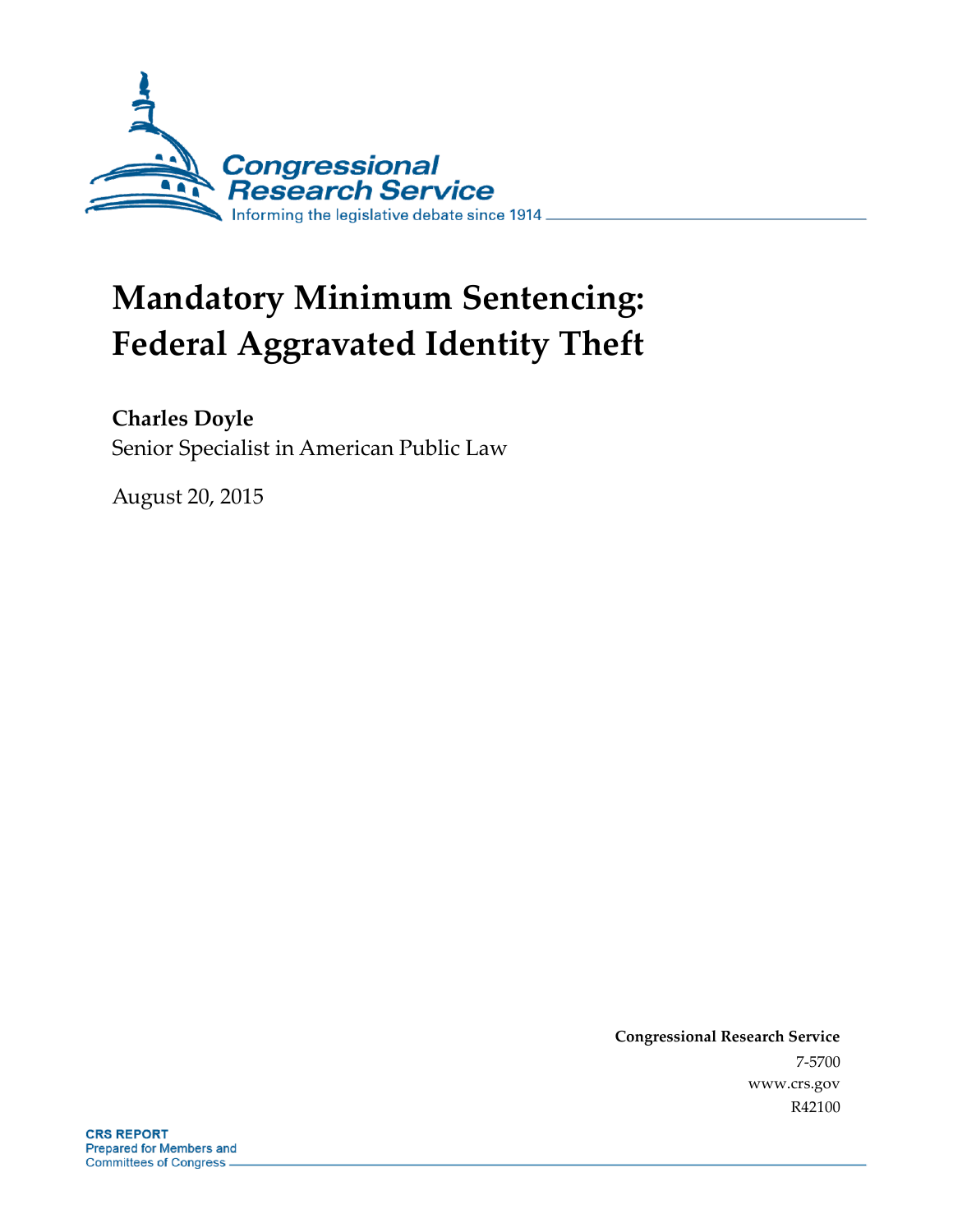# **Summary**

Aggravated identity theft is punishable by a mandatory minimum sentence of imprisonment for two years or by imprisonment for five years if it relates to a terrorism offense. At least thus far, the government has rarely prosecuted the five-year terrorism form of the offense. The two-year offense occurs when an individual knowingly possesses, uses, or transfers the means of identification of another person, without lawful authority to do so, during and in relation to one of more than 60 predicate federal felony offenses (18 U.S.C. 1028A). Section 1028A has the effect of establishing a mandatory minimum sentence for those predicate felony offenses, when they involve identity theft.

A sentencing court has the discretion not to "stack" or pancake multiple aggravated identity theft counts and, as with other mandatory minimums, may impose a sentence of less than the mandatory minimum at the request of the prosecution based on the defendant's substantial assistance.

More than half of the judges responding to a United States Sentence Commission survey felt the two-year mandatory minimum penalty was generally appropriate. The Commission's report on mandatory minimum sentencing statutes is mildly complimentary of the provision.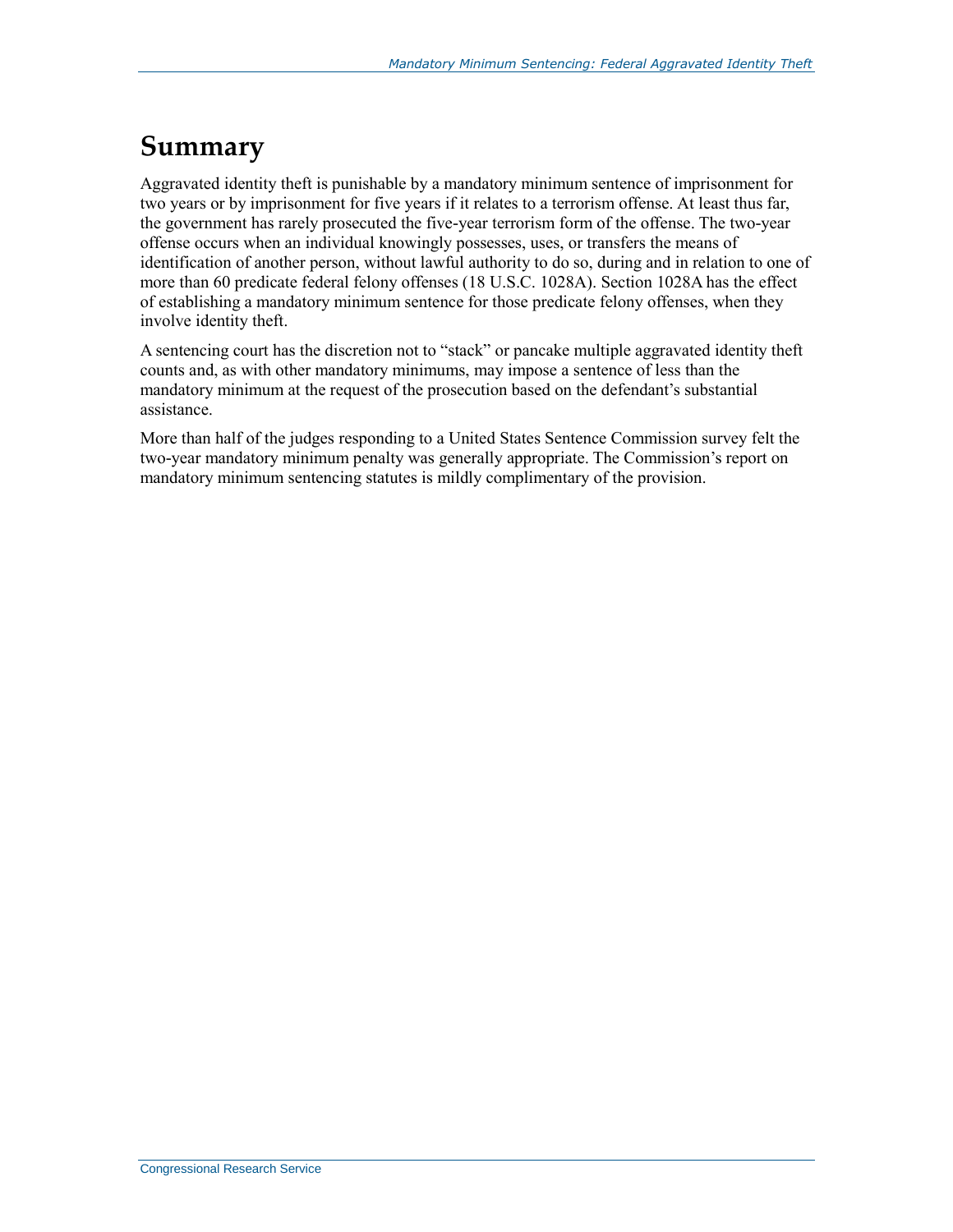# **Contents**

| Terrorist Predicate Offenses: Five Year Mandatory Minimum (Citations) 9 |  |
|-------------------------------------------------------------------------|--|

### Contacts

|--|--|--|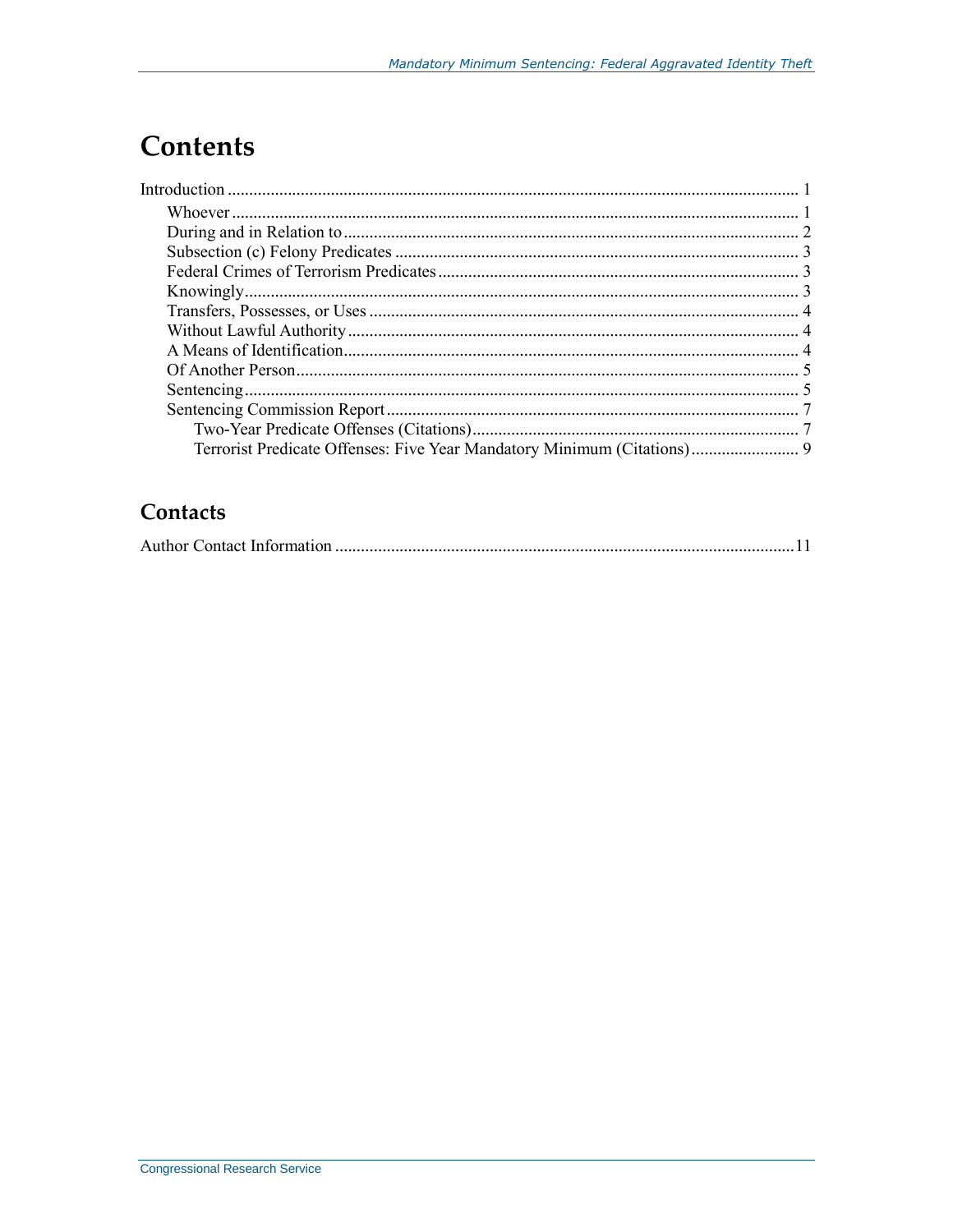# **Introduction**

Aggravated identity theft is punishable by imprisonment for two years, and by imprisonment for five years if the offense involves a federal crime of terrorism.<sup>1</sup> Aggravated identity theft only occurs when the identity theft happens "during and in relation" to one of several other federal crimes. It has the effect of establishing a mandatory minimum that would not otherwise exists for each of those predicate offenses.

More than half of the judges who responded to a United States Sentencing Commission survey felt that the two-year mandatory minimum was a generally appropriate sentence.<sup>2</sup> The Sentencing Commission's report on mandatory minimum penalties made little if any mention of the five-year terrorism penalty and instead directed its attention to the two-year identity theft mandatory minimum.<sup>3</sup> The Commission further confined itself to comparatively complimentary observations rather than recommendations, due to the provision's relatively recent emergence and its somewhat unique characteristics.<sup>4</sup>

Section 1028A, parsed to its elements, declares:

```
- Whoever
```

```
- during and in relation to
```
- any felony enumerated in
	- —subsection (c) [predicate offense], [or]
	- $\rightarrow$ section 2332b(g)(5)(B) [predicate terrorist offense]
- knowingly
- transfers, possesses, or uses
- without lawful authority
- a means of identification
- of another person

shall, in addition to the punishment provided for such [predicate offense or predicate terrorist offense], be sentenced to a term of imprisonment of 2 years [or a term of imprisonment of 5 years in the case of terrorist predicate offense].<sup>5</sup>

#### **Whoever**

Section 1028A only punishes aggravated identity theft by individuals. Most federal crimes outlaw misconduct by both individuals and organizations, such as corporations, firms, and other legal entities. The Dictionary Act explains that "[i]n determining the meaning of any Act of Congress, unless the context indicates otherwise … the words 'person' and 'whoever' include corporations,

 $1$  18 U.S.C. 1028A(a)(2), (a)(1).

<sup>2</sup> United States Sentencing Commission, *Results of Survey of United States District Judges, January 2010 through March 2010, Question 1* (June 2010), available at http://www.ussc.gov/Research/Research\_Projects/Surveys/ 20100608\_Judge\_Survey.pdf.

<sup>3</sup> *Commission Report II*, 325-44.

<sup>4</sup> *Id*. at 366-67.

 $^5$  *United States v. Barrington*, 648 F.3d 1178, 1192 (11<sup>th</sup> Cir. 2011)("To prove a violation of 18 U.S.C. §1028A, the evidence must establish that the defendant: (1) knowingly transferred, possessed, or used; (2) the means of identification of another person; (3) without lawful authority; (4) during and in relation to a felony enumerated in §1028A(c)"); see also, *United States v. Thomas*, 763 F.3d 689, 692 (7th Cir. 2014); *United States v. Adepoju*, 756 F.3d  $250, 256$  (4<sup>th</sup> Cir. 2014).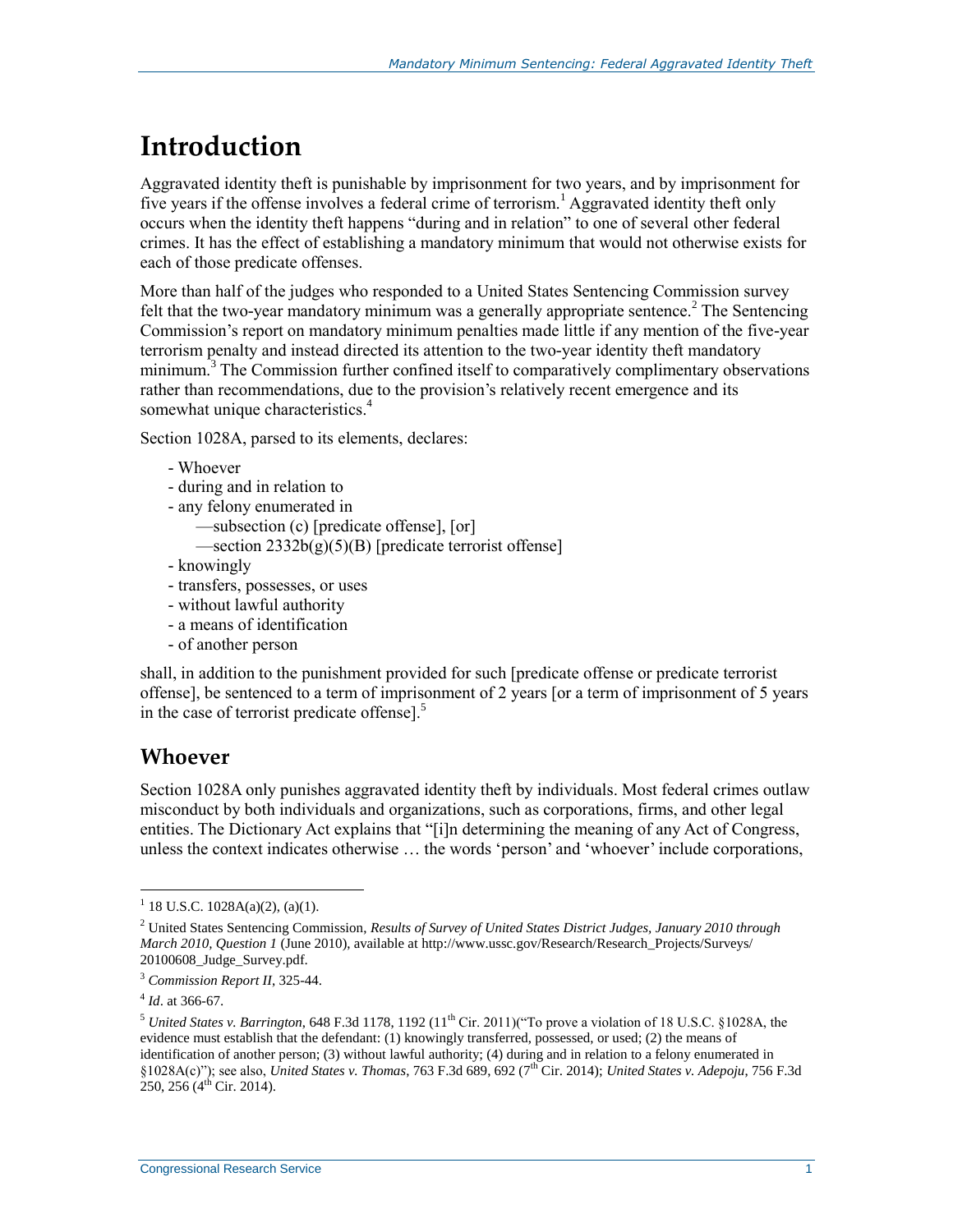companies, associations, firms, partnerships, societies, and joint stock companies, as well as individuals."<sup>6</sup> Section 1028A is one of those situations when "the context indicates otherwise."

Entities other than individuals can be fined, but they cannot be imprisoned. Section 1028A punishes violations with a flat term of imprisonment, but no fine. Thus, only individuals may be punished for violating the section. For the same reason, persons other than individuals may not incur criminal liability indirectly as principals under 18 U.S.C. 2.<sup>7</sup>

Persons other than individuals may, however, incur criminal liability as conspirators. The federal conspiracy statute outlaws conspiracy to commit any federal crime, including aggravated identity theft.<sup>8</sup> It makes conspiracy punishable by both a fine and a term imprisonment.<sup>9</sup> Thus, it seems possible for a person other than an individual to incur criminal liability for conspiracy to commit aggravated identity theft.

#### **During and in Relation to**

The phrase "during and in relation to" describes the connection, necessary for a violation under the section, between the predicate offense and the other identity theft elements. The phrase also appears in the mandatory minimums of 18 U.S.C. 924(c) that apply when a firearm is used "during and in relation to" certain crimes of violence or drug trafficking.<sup>10</sup>

There, the Supreme Court has said the "in relation to" portion of the phrase requires that the firearm "must facilitate or have the potential of facilitating" the predicate offense.<sup>11</sup> This suggests that the "phrase 'in relation to' in §1028A … means that the 'in relation to' element is met if the identity theft 'facilitates or has the potential of facilitating' that predicate felony."<sup>12</sup> Whether the identity theft occurs "during" the predicate offense depends on the duration of the predicate offense. $^{13}$ 

<sup>12</sup> *United States v. Mobley*, 618 F.3d 539, 548-50 (6<sup>th</sup> Cir. 2010).

<sup>&</sup>lt;sup>6</sup> 1 U.S.C. 1.

 $7$  "(a) Whoever commits an offense against the United States or aids, abets, counsels, commands, induces or procures its commission, is punishable as a principal. (b) Whoever willfully causes an act to be done which if directly performed by him or another would be an offense against the United States, is punishable as a principal," 18 U.S.C. 2; e.g., *United States v. Maxwell*, 778 F.3d 719, 729 (8<sup>th</sup> Cir. 2015)(evidence sufficient to support conviction on five counts of aiding and abetting aggravated identity theft); *United States v. Mariano*, 729 F.3d 874, 883 (8<sup>th</sup> Cir. 2013).

<sup>&</sup>lt;sup>8</sup> 18 U.S.C. 371. Examples of cases affirming the convictions of individuals charged with conspiracy to commit aggravated identity theft include, *United States v. Johnson*, 756 F.3d 1218, 1220 (10<sup>th</sup> Cir. 2014); *United States v.* Sardariani, 754 F.3d 1118, 1120 (9<sup>th</sup> Cir. 2014).

<sup>&</sup>lt;sup>9</sup> 18 U.S.C. 371 (emphasis added)("If two or more persons conspire either to commit any offense against the United States, or to defraud the United States, or any agency thereof in any manner or for any purpose, and one or more of such persons do any act to effect the object of the conspiracy, *each shall be fined under this title* or imprisoned not more than five years, or both ...").

 $10$  18 U.S.C. 924(c)(1)(A).

<sup>11</sup> *Smith v. United States*, 508 U.S. 223, 239 (1993).

<sup>13</sup> See e.g., *United States v. Rodriguez-Moreno*, 526 U.S. 275 (1999)("Section 924(c)(1) criminalized a defendant's use of a firearm 'during and in relation to' a crime of violence; in doing so, Congress proscribed both the use of the firearm and the commission of acts that constitute a violent crime. It does not matter that respondent used the .357 magnum revolver, as the Government concedes, only in Maryland because he did so 'during and in relation to' a kidnaping that was begun in Texas and continued in New York, New Jersey, and Maryland")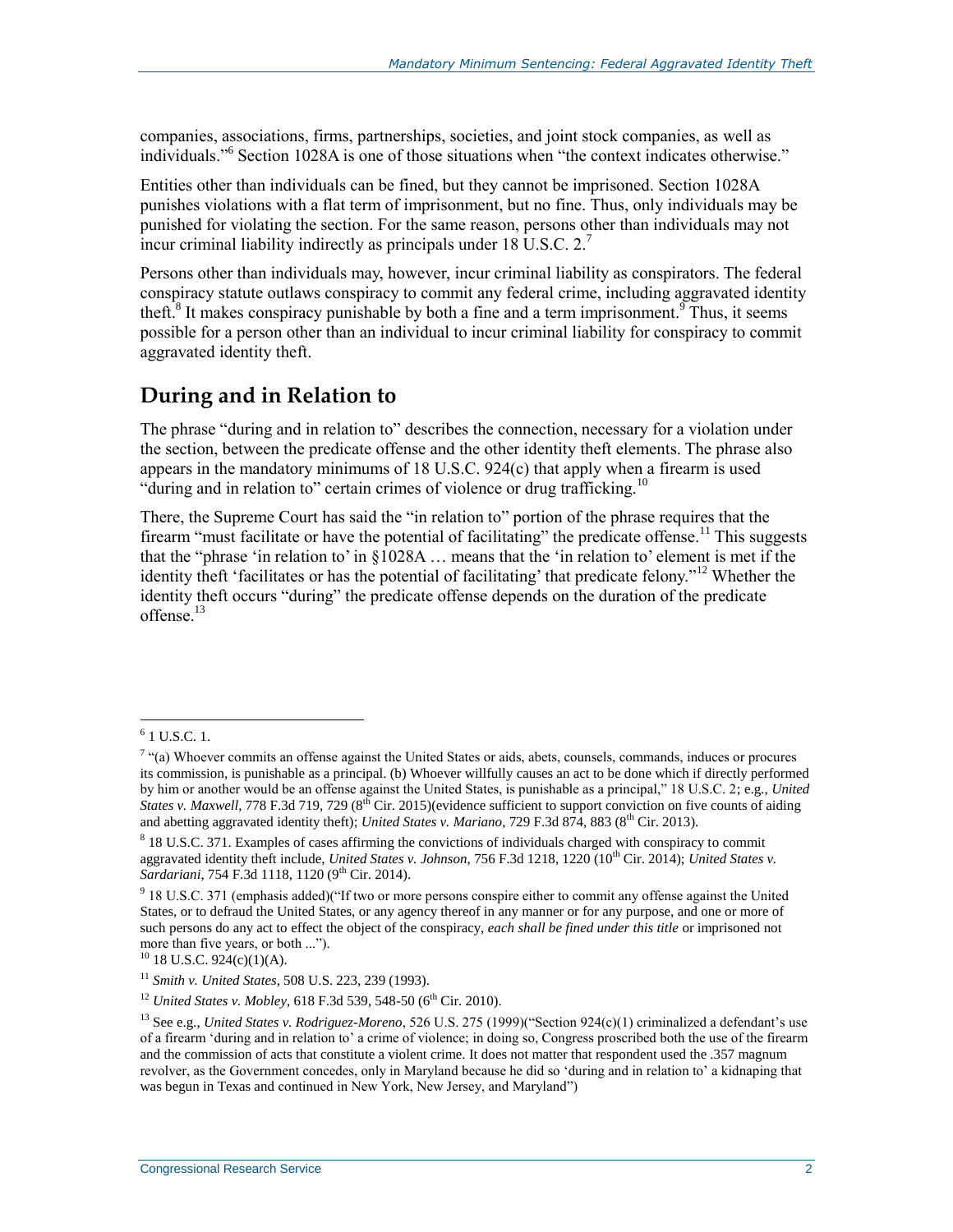#### **Subsection (c) Felony Predicates**

Section 1028A recognizes two classes of predicate offenses—one of which involves terrorist offenses and carries a five-year term of imprisonment; the other of which does not and carries a two-year term. Proof of the commission of one of the qualifying predicate offenses is an element of aggravated identity theft.<sup>14</sup> The defendant, however, need not otherwise be charged or convicted of the predicate offense.<sup>15</sup> Moreover, the Constitution's double jeopardy clause, which prohibits multiple punishments for the same offense, bars prosecution for both aggravated identity theft and the parallel identity theft provision.<sup>16</sup> Attached is the list of more than 60 federal theft, fraud, immigration, and related felonies for which the two-year mandatory minimum sentencing provision provides a sentencing floor when identity theft is involved.

#### **Federal Crimes of Terrorism Predicates**

The terrorist predicate offenses are the federal crimes of terrorism, listed in 18 U.S.C.  $2332b(g)(5)(B)$ , regardless of whether the predicate offense was committed for a terrorist purpose.<sup>17</sup> A list of the close to 50 terrorist predicate offenses also appears below as an attachment. The five-year aggravated identity theft offense seems to have been infrequently prosecuted thus far.<sup>18</sup>

### **Knowingly**

The Supreme Court in *Flores-Figueroa* made clear that the knowledge element colors each of the other elements.<sup>19</sup> The government must prove that the defendant was aware that he transferred, possessed, or used something.<sup>20</sup> It must prove that the defendant was aware that he was doing so without lawful authority.<sup>21</sup> Finally, it must prove that the defendant was aware that the something he unlawfully possessed, transferred, or used was that of another person.<sup>22</sup>

 $\overline{a}$ <sup>14</sup> *United States v. Curtis*, 635 F.3d 704, 718 n.49 (5<sup>th</sup> Cir. 2011), citing *Flores-Figueroa v. United States*, 556 U.S. 646 (2009); see also, *United Sates v. Magassouba*, 619 F.3d 202, 205 (2d Cir. 2010); *United States v. Jenkins-Watts*, 574  $F.3d$  950, 969 ( $8<sup>th</sup>$  Cir. 2009).

<sup>15</sup> *United States v. Jenkins-Watts*, 574 F.3d at 970.

<sup>&</sup>lt;sup>16</sup> *United States v. Bonilla*, 579 F.3d 1233, 1242-243 (11<sup>th</sup> Cir. 2009)("[A]ny conduct that would constitute a crime under §1028A(a)(1) would also be a crime covered by the provisions of §1028(a)(7). This is a clear example of one act violating two distinct statutory provisions and therefore violating the protection against double jeopardy" ).

<sup>&</sup>lt;sup>17</sup> Subsection 2332b(g)(5) defines "federal crimes of terrorism" as any of the crimes listed in clause 2332b(g)(5)(B), consists of a list of federal crimes, when committed under the circumstances described in clause  $2332b(g)(5)(A)$ , that is, when "calculated to influence or affect the conduct of government by intimidation or coercion, or to retaliate against government conduct." Subsection  $1028A(a)(2)$  refers only to the list of offenses in clause (B), and therefore appears to have been intended to dispense with the requirements of clause (A).

 $18$  As of this date, none of the reported aggravated identity theft cases involved the five-year mandatory minimum sentence that accompanies a terrorism predicate offense, although some courts have mentioned it in their construction of the two-year offenses, e.g., *United States v. Maciel-Alcala*, 612 F.3d 1092, 1098 (9<sup>th</sup> Cir. 2010); *United States v.* Godin, 534 F.3d 51, 59 (1<sup>st</sup> Cir. 2008).

<sup>&</sup>lt;sup>19</sup> *Flores-Figueroa v. United States*, 556 U.S 646, 649 (2009)("As a matter of ordinary English grammar, it seems natural to read the statute's word 'knowingly' as applying to all the subsequently listed elements of the crime").

<sup>&</sup>lt;sup>20</sup> *Id.* (emphasis in the original)("All the parties agree that the provision applies only where the offender knows that he is transferring, possessing, or using *something*").

<sup>&</sup>lt;sup>21</sup> *Id.* (emphasis in the original)("And the Government reluctantly concedes that the offender likely must know that he is transferring, possessing, or using that *something* without lawful authority").

 $^{22}$  *Id.* (emphasis in the original)("The question is whether the statute requires the Government to show that the (continued...)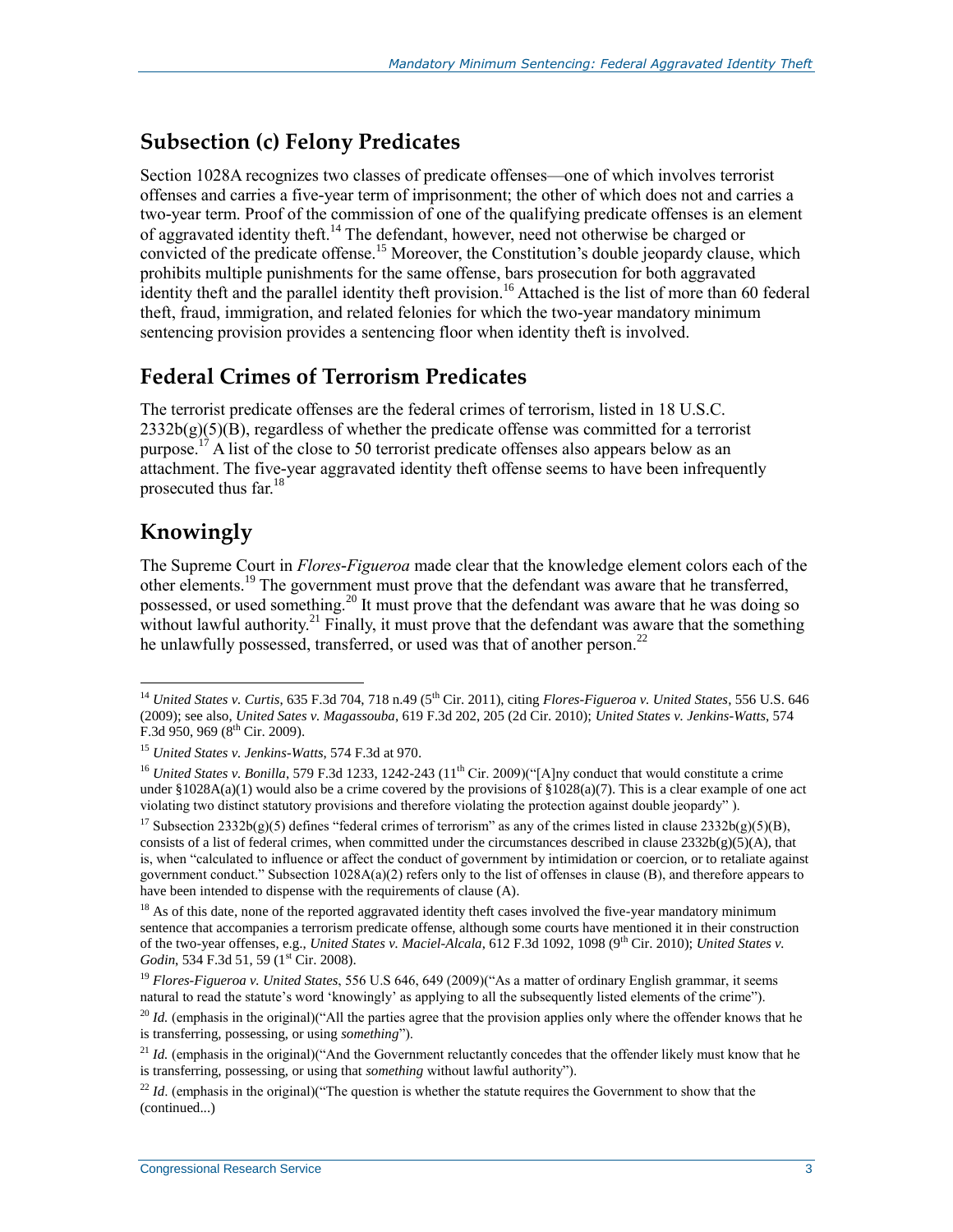#### **Transfers, Possesses, or Uses**

What constitutes a proscribed transfer, possession, or use appears to have been a matter of dispute only rarely, perhaps because of the limitations posed by the other elements.<sup>23</sup> For example, the requirement that possession be knowing and in relation to a predicate offense cabins the otherwise natural scope of the term "possession."

#### **Without Lawful Authority**

The "lawful authority" element addresses whether the law permits the defendant to use the identification of another, not whether the defendant has the permission of another to borrow the means of identification. Thus, "the use of another person's social security number to commit a qualifying felony, even with that person's permission, serve[s] as use 'without lawful authority' in violation of §1028A."<sup>24</sup> Moreover, a defendant may be guilty of using the means of identity of another without lawful authority for certain purposes, even though he has lawful authority to use the identification for other purposes. $25$ 

#### **A Means of Identification**

The term "means of identification" in the aggravated identify theft provision draws its meaning from the definition of that term in the generic identity theft provision, 18 U.S.C. 1028.<sup>26</sup> "The 'overriding requirement' of [that] definition is that the means of identification 'must be sufficient to identify a specific individual.<sup>77</sup> One court has suggested that use of no more than the name of

l

<sup>(...</sup>continued)

defendant *knew* that the 'means of identification' he or she unlawfully transferred, possessed, or used, in fact, belonged to 'another person.' We conclude that it does"); see also, *United States v. Baldwin*, 774 F.3d 711, 723 (11<sup>th</sup> Cir. 2014); *United States v. Soto*, 720 F.3d 51, 55 (1<sup>st</sup> Cir. 2013); *United States v. Dvorak*, 617 F.3d 1017, 1025 (8<sup>th</sup> Cir. 2010).

<sup>&</sup>lt;sup>23</sup> But see, *United States v. Miller*, 734 F.3d 530, 539-42 (6<sup>th</sup> Cir. 2013), resolve on the basis of the rule of lenity the interpretation of the word "uses" for purposes of 18 U.S.C. 1028A: "Miller did not 'use' a means of identification within the meaning of §1028A by signing a document in his own name which falsely stated that Foster and Lipson gave him authority, as Fellowship's managing member, to act on behalf of Fellowship and pledge its property for the DEMCO loan."

<sup>&</sup>lt;sup>24</sup> *United States v. Otuya, 720 F.3d 183, 189* (4<sup>th</sup> Cir. 2013); see also, *United States v. Osuna-Alvarez*, 788 F.3d 1183, 1185 (9th Cir. 2015); *United States v. Rodriguez*, 773 F.3d 65, 68 (8th Cir. 2014); *United States v. Lumbard*, 706 F.3d 716, 722-25 (6th Cir. 2013); *United States v. Ozuna-Cabrera*, 663 F.3d 496, 499 (1st Cir. 2011); *United States v. Retana*, 641 F.3d 272, 274-75 (8<sup>th</sup> Cir. 2011).

<sup>&</sup>lt;sup>25</sup> *United States v. Abdelshafi*, 592 F.3d 602, 608 (4<sup>th</sup> Cir. 2010)("Abdelshafi came into lawful possess, initially, of Medicaid patients' identifying information and had 'lawful authority' to use that information for proper billing purposes. He did not have 'lawful authority,' however, to use Medicaid patients' identifying information to submit fraudulent billing claims"); see also, *United States v. Reynolds*, 710 F.3d 434, 436 (D.C.Cir. 2013), citing in accord, *United States v. Lumbard*, 706 F.3d 716, 725 (6<sup>th</sup> Cir. 2013)("But 'use [] ... without lawful authority' easily encompasses situations in which a defendant gains access to identity information legitimately but then uses it illegitimately – in excess of the authority granted").

<sup>&</sup>lt;sup>26</sup> United States v. Barrington, 648 F.3d 1178, 1193 (11<sup>th</sup> Cir. 2011). Subsection 18 U.S.C. 1028(d)(7) states that, "the term 'means of identification' means any name or number that may be used, alone or in conjunction with any other information, to identify a specific individual, including any - (A) name, social security number, date of birth, official State or government issued driver's license or identification number, alien registration number, government passport number, employer or taxpayer identification number; (B) unique biometric data, such as fingerprint, voice print, retina or iris image, or other unique physical representation; (C) unique electronic identification number, address, or routing code; or (D) telecommunication identifying information or access device (as defined in section 1029(e))." <sup>27</sup> *Id.*, quoting, *United States v. Mitchell*, 518 F.3d 230, 234 (4<sup>th</sup> Cir. 2008).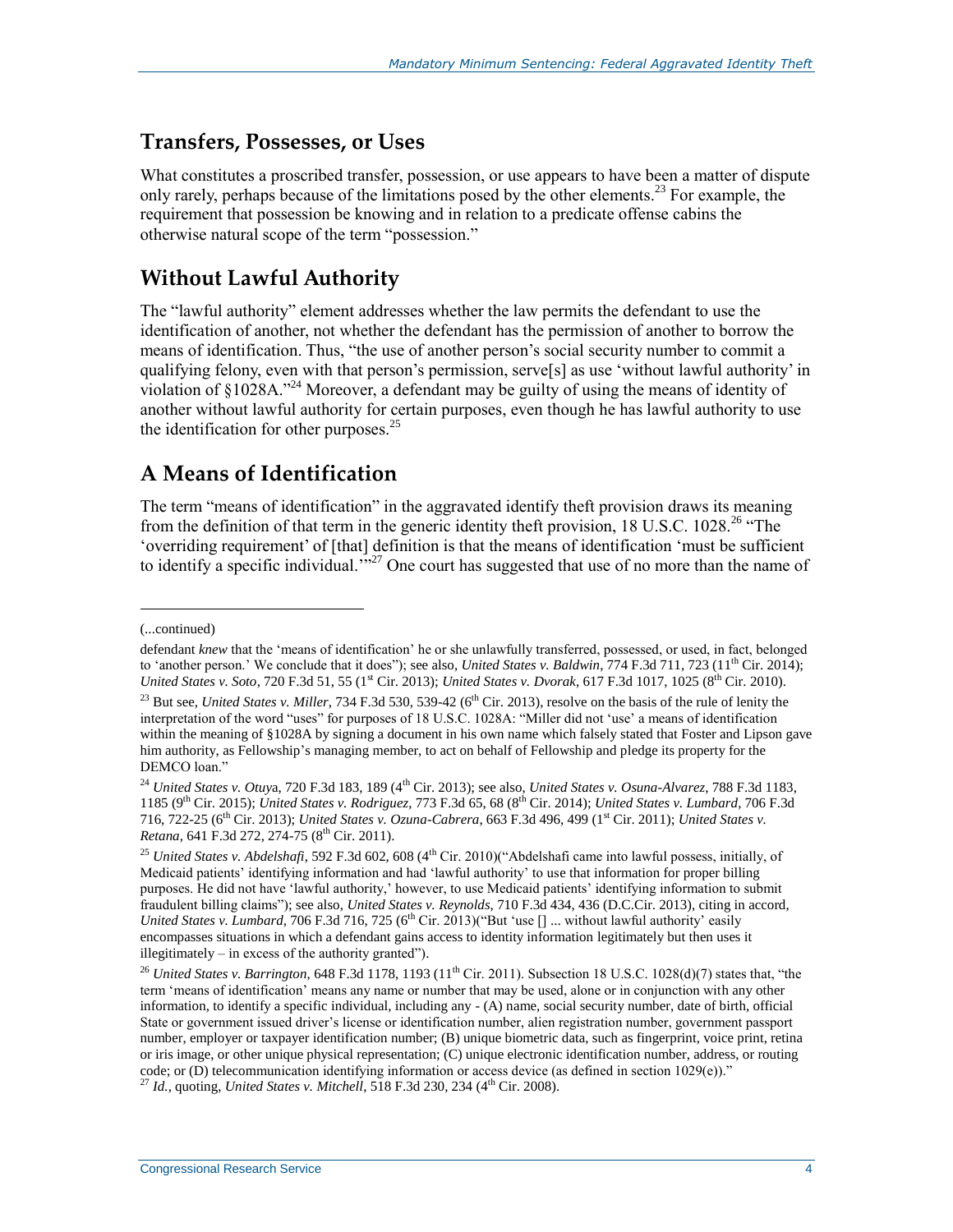another would be insufficient,<sup>28</sup> but others have indicated that forging the signature of another constitutes use of the means of identification of another without lawful authority.<sup>29</sup>

#### **Of Another Person**

The statute does not extend to the use of a "fake ID" that does not identify with a real person.<sup>30</sup> Nor does it extend to the transfer to an individual of a counterfeit documen containing the individual's identifying information.<sup>31</sup> On the other hand, the "other person" element reaches both the living and dead.<sup>32</sup> Moreover, although only an individual may engage in aggravated identity theft, the victim of such a theft might well include persons who are legal entities rather than individuals $33$ 

### **Sentencing**

 $\overline{a}$ 

Aggravated identity theft sentencing is distinctive in a number of ways. First, violations carry a flat mandatory two-year sentence of imprisonment or a flat mandatory five years for terrorism related offenses.<sup>34</sup> Most federal criminal statutes provide a maximum term of imprisonment ("shall be imprisoned for not more than  $\dots$ ").<sup>35</sup> If they require a mandatory minimum sentence, it

<sup>30</sup> *Flores-Figueroa v. United States*, 556 U.S. 646, 649 (2009); *United States v. Wilson*, 788 F.3d at 1318; *United States v. Ward*, 747 F.3d 1184, 1192 (9<sup>th</sup> Cir. 2013)("[A]ggravated identity theft requires proof that the victim was a real person"); *United States v. Soto*, 720 F.3d 51, 55 (1st Cir. 2013); *United States v. Clark*, 668 F.3d 568, 573-74 (8<sup>th</sup> Cir. 2012); *United States v. Mobley*, 618 F.3d 539, 547 (6th Cir. 2010).

<sup>31</sup> United States v. Spears, 729 F.3d 753, 754, 757-56 (7<sup>th</sup> Cir. 2013)(en banc)(emphasis in the original)("Spears made a counterfeit handgun permit for Tirsah Payne, who was awaiting trial on a drug charge and could not obtain a legitimate permit. Payne used the fake credential – which contained her own name and birthdate – when trying to buy a gun.... Because the 'means of identification' was the counterfeit card, however, it was indeed 'transferred' from Spears to Payne. But a transfer is not enough. The 'means of identification' must be that of 'another person.' ... The phrase 'another person' is ambiguous; neither text nor context tells us whether 'another' means 'person other than the defendant' or 'person who did not consent to the information's use.' That §1028A deals with identity *theft* helps resolve the ambiguity in favor of the latter understanding, while reading 'another person' to mean 'person other than the defendant' treats §1028A as forbidding document counterfeiting and other forms of fraud, a crime distinct from theft").

<sup>32</sup> *United States v. Zuniga-Arteaga*, 681 F.3d 1220, 1223 (11th Cir. 2012); *United States v. LaFaive*, 618 F.3d 613, 617 (7th Cir. 2010); *United States v. Maciel-Alcala*, 612 F.3d 1092, 1096-102 (9th Cir. 2010); *United States v. Kowal*, 527 F.3d 741, 745-47 (8<sup>th</sup> Cir. 2008).

33 Cf., *United States v. Reynolds*, 710 F.3d 434, 436 (D.C.Cir. 2013).

 $34\,18$  U.S.C. 1028A(a)(1), (a)(2); *United States v. Catrell*, 774 F.3d 666, 669 (10<sup>th</sup> Cir. 2014)("Aggravated identity theft under 18 U.S.C. §1028A requires a 'term of imprisonment of 2 years' – no more, no less"), citing in accord, *United States v. Dooley*, 688 F.3d 318, 319 (7th Cir. 2012); see also, *United States v. Adepoju*, 756 F.3d 250, 259 (4th Cir. 2014).

 $35$  E.g., 18 U.S.C. 1341("Whoever, having devised ... any scheme ... to defraud ... places in any post office ... any matter ... shall be ... imprisoned not more than 20 years ..."); 18 U.S.C. 1001(a)(1)(" ... whoever, in any matter within the jurisdiction of the executive ... branch ... of the United States ... (1) falsifies, conceals, or covers up by any trick, (continued...)

<sup>28</sup> *United States v. Mitchell*, 518 F.3d at 234 ("A name alone, for example, would likely not be sufficiently unique to identify a specific individual because many persons have the same name").

<sup>&</sup>lt;sup>29</sup> *United States v. Silva*, 554 F.3d 13, 23 n.14 (1<sup>st</sup> Cir. 2009)("Silva argues a forged prescription containing a forged doctor's name is excluded as a 'means of identification.' ... Silva's contention runs afoul of the plain language of the statute"); see also, *United States v. Wilson*, 788 F.3d 1298, 1310-311 (11<sup>th</sup> Cir. 2015); *United States v. Porter*, 745 F.3d 1035, 1039-43 (10th Cir. 2014); *United States v. Blixt*, 548 F.3d 882, 886-88 (9th Cir. 2008); *United States v. Kuc*, 737 F.3d 129, 134 (1<sup>st</sup> Cir. 2014)("Even assuming that the phrase 'means of identification' requires the sum total of the identifying pieces of information to identity a specific individual, Kuc's use of Samuel's identifying information meets that standard. Kuc did not, as he argues, only use Samuel's name. In reality, he used Samuel's full name in addition to the name of Samuel's company").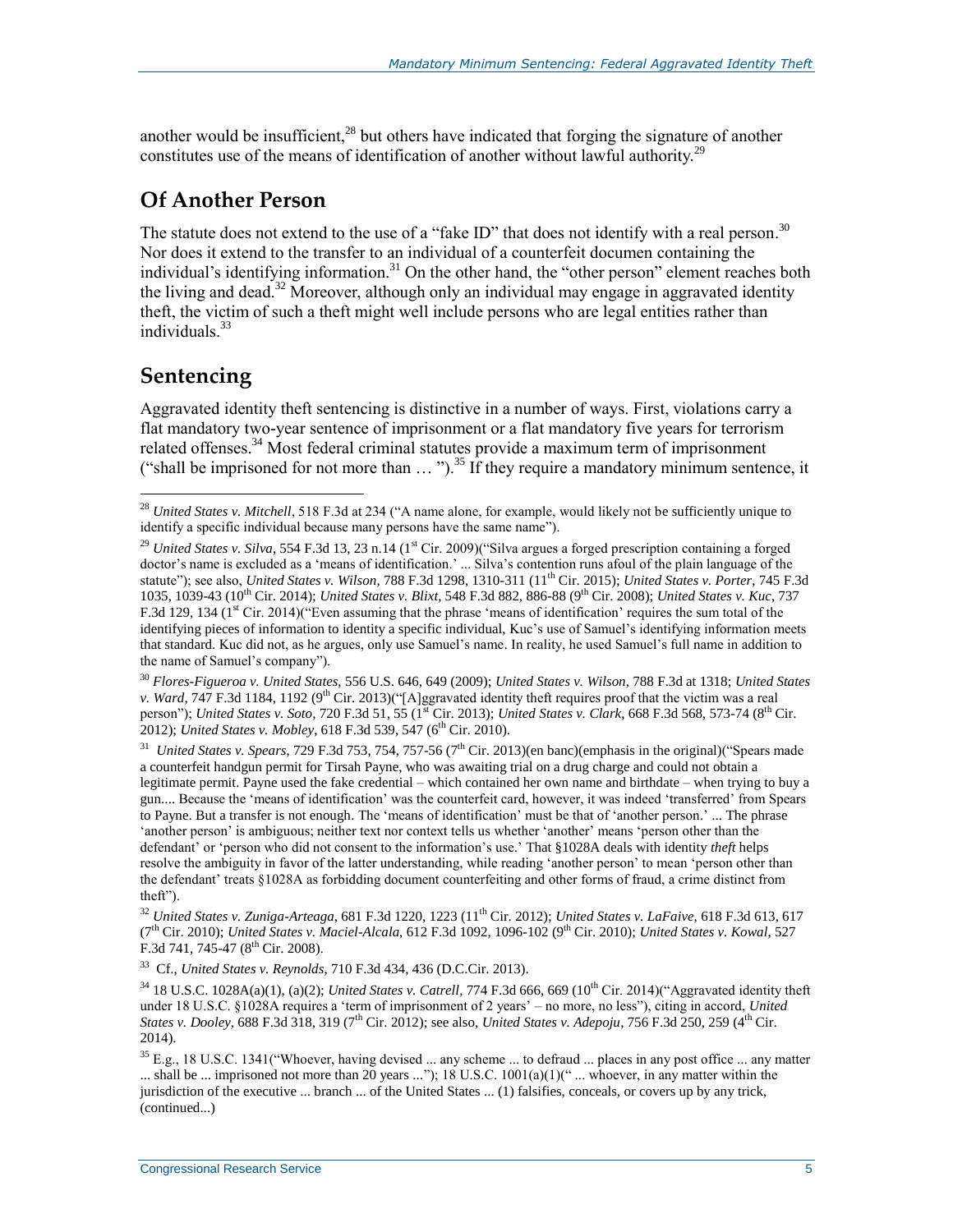is usually well below the maximum ("shall be imprisoned not less than … ") or the maximum is unstated.<sup>36</sup>

Second, it explicitly states that the sentence imposed for the predicate offenses may not be reduced to account for the mandatory minimum.<sup>37</sup> Third, it explicitly states that as a general rule the two- or five-year sentence may not be served concurrently with any sentence imposed for the predicate offense or another.<sup>38</sup> Finally, it establishes an exception to the general rule under which multiple mandatory minimum sentences under the section may be served concurrently at the discretion of the court when consistent with the Sentencing Guidelines.<sup>39</sup>

The Sentencing Guidelines suggest that in exercising its discretion as to whether to impose consecutive or concurrent sentences for multiple aggravated identity theft violations, a court should consider the statutory sentencing factors mentioned in 18 U.S.C. 3553(a)(2), as well as the nature and seriousness of the offense and the extent to which predicate offenses are related.<sup>40</sup> If

l

 $3718$  U.S.C. 1028A(b) 18 U.S.C. 1028A(b)(3)("[I]n determining any term of imprisonment to be imposed for the felony during which the means of identification was transferred, possessed, or used, a court shall not in any way reduce the term to be imposed for such crime so as to compensate for, or otherwise take into account, any separate term of imprisonment imposed or to be imposed for a violation of this section").

Nevertheless, "a district court, in sentencing a defendant on a 18 U.S.C. §1028A aggravated identity theft conviction, is not precluded from taking §1028A's mandatory sentence into account in sentencing defendant on *other counts of conviction* charged in the same indictment that are *not predicate felonies* underlying the §1028A conviction," *United States v. Vidal-Reyes*, 562 F.3d 43, 56 (1<sup>st</sup> Cir. 2009)(emphasis added); *United States v. Horob*, 735 F.3d 866, 871 (9<sup>th</sup> Cir. 2013).

Moreover, a sentence imposed for the predicate offense may not be *enhanced* to account for presence of the aggravate identity theft penalty to be imposed, U.S.S.G. §2B1.6, app.n.2; *United States v. Charles*, 757 F.3d 1222, 1226-227 (11<sup>th</sup> Cir.2014); *United States v. Lyons*, 556 F.3d 703, 708 (8th Cir. 2009); *United States v. Sharapka*, 526 F.3d 58, 62 (1st Cir. 2008).

<sup>38</sup> 18 U.S.C. 1028A(b)(2)("[E]xcept as provided in paragraph (4), no term of imprisonment imposed on a person under this section shall run concurrently with any other term of imprisonment imposed on the person under any other provision of law, including any term of imprisonment imposed for the felony during which the means of identification was transferred, possessed, or used").

<sup>39</sup> 18 U.S.C. 1028A(b)(4)("[A] term of imprisonment imposed on a person for a violation of this section may, in the discretion of the court, run concurrently, in whole or in part, only with another term of imprisonment that is imposed by the court at the same time on that person for an additional violation of this section, provided that such discretion shall be exercised in accordance with any applicable guidelines and policy statements issued by the Sentencing Commission pursuant to section 994 of title 28"); see also, *United States v. Vidal-Reyes*, 562 F.3d 43, 50 (1<sup>st</sup> Cir. 2009)(internal citations omitted)("We note that the only exception to this statutorily mandated rule requiring that all other sentences run consecutively to a sentence under §1028A grants a district court discretion to run additional §1028A sentences imposed at the same time concurrently with each other"); *United States v. Lee*, 545 F.3d 678, 680 (8<sup>th</sup> Cir. 2008).

<sup>40</sup> U.S.S.G. §5G1.2, app.n. 2.(B)("In determining whether multiple counts of 18 U.S.C. § 1028A should run concurrently with, or consecutively to, each other, the court should consider the following non-exhaustive list of factors: (i) The nature and seriousness of the underlying offenses. For example, the court should consider the appropriateness of imposing consecutive, or partially consecutive, terms of imprisonment for multiple counts of 18 U.S.C. § 1028A in a case in which an underlying offense for one of the 18 U.S.C. § 1028A offenses is a crime of violence or an offense enumerated in 18 U.S.C. § 2332b(g)(5)(B). (ii) Whether the underlying offenses are groupable under §3D1.2 (Groups of Closely Related Counts). Generally, multiple counts of 18 U.S.C. § 1028A should run concurrently with one another in cases in which the underlying offenses are groupable under §3D1.2. (iii) Whether the (continued...)

<sup>(...</sup>continued)

scheme, or device any material fact ... shall be ... imprisoned not more than 5 years ...").

 $^{36}$  E.g., 21 U.S.C. 841(a)(1)(A)("In the case of a violation of subsection (a) of this section [relating to drug trafficking] involving 1 kilogram or more of ... heroin ... such person shall be sentenced to a term of imprisonment which may not be less than 10 years or more than life ... "); 18 U.S.C.  $924(c)(1)(A)(i)$ (" ... any person who, during and in relation to a crime of violence ... uses or carries a firearm ... shall, in addition to the punishment provided for such crime of violence ... (i) be sentence to a term of not less than 5 years").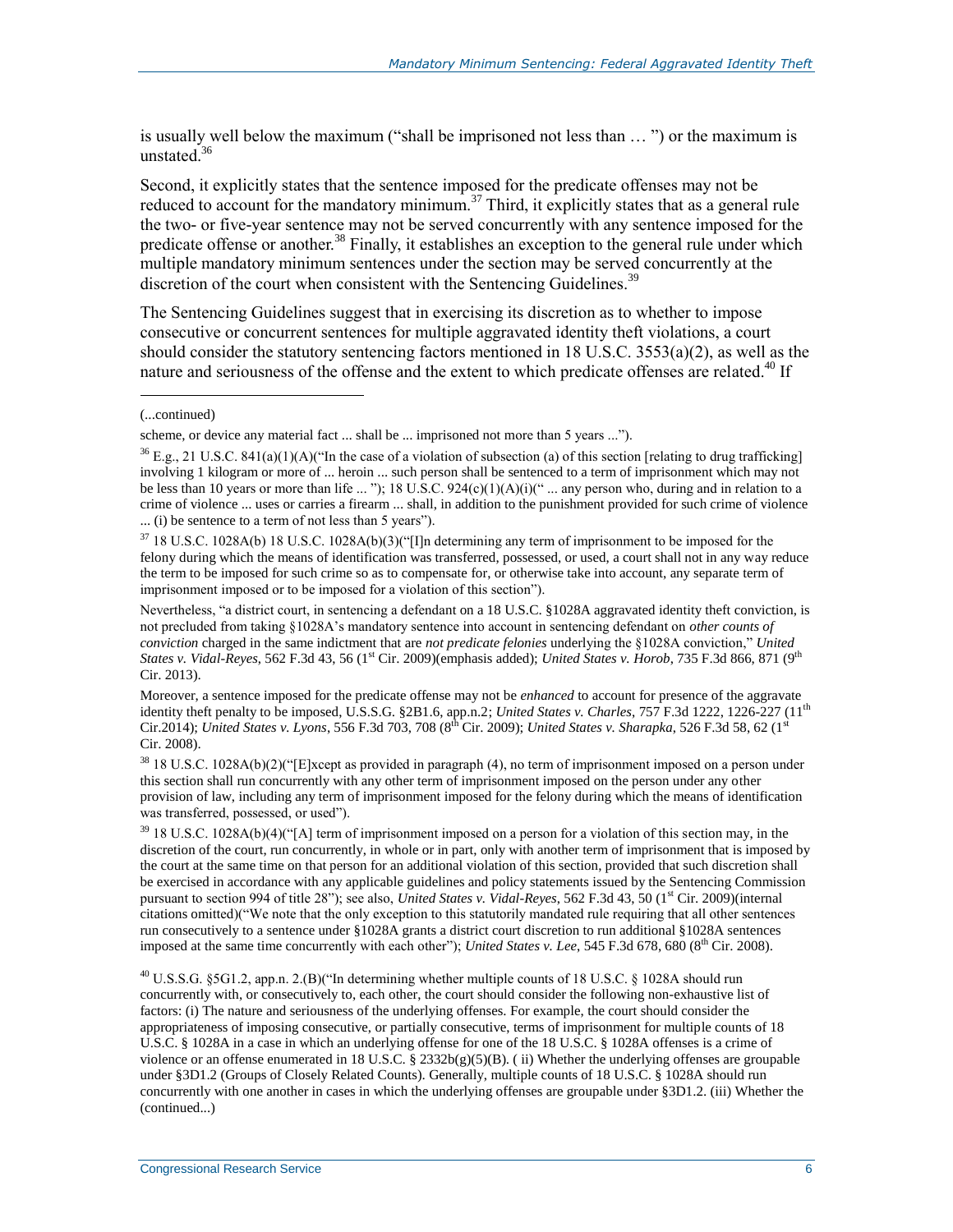the purposes of subsection  $3553(a)(2)$  are better served by imposing consecutive sentences, the court may do so even if the predicate offenses are "grouped" (i.e., are closely related).<sup>41</sup>

As in the case of other mandatory minimum sentencing statutes, a court may sentence a defendant convicted of aggravated identity theft to a term of less than two years pursuant to subsection  $3553(e)^{42}$  The prosecution must seek the exception, which is only available on the basis of the defendant's substantial assistance in the investigation or prosecution of a federal crime.<sup>43</sup>

#### **Sentencing Commission Report**

The Sentencing Commission's assessment of sentencing under the provision is guardedly laudatory: "The problems associated with certain mandatory minimum penalties are not observed, or are not as pronounced, in identity theft offenses. The Commission believes this is due, in part, to 18 U.S.C. §1028A requiring a relatively short mandatory penalty and not requiring stacking of penalties for multiple counts. The statute is relatively new and is used in only a handful of districts, however, so specific findings are difficult to make at this time."<sup>44</sup>

#### **Two-Year Predicate Offenses (Citations)**

18 U.S.C. 641 (relating to theft of public money, property, or rewards),

18 U.S.C. 656 (relating to theft, embezzlement, or misapplication by bank officer or employee),

18 U.S.C. 664 (relating to theft from employee benefit plans),

18 U.S.C. 911 (relating to false personation of citizenship),

18 U.S.C. 922(a)(6) (relating to false statements in connection with the acquisition of a firearm),

18 U.S.C. ch. 47 (any provision contained in this chapter (relating to fraud and false statements), other than this section (section 1028A) or section 1028(a)(7):

18 U.S.C. 1001 (relating to false statements or entries generally),

18 U.S.C. 1002 (relating to possession of false papers to defraud United States),

18 U.S.C. 1003 (relating to demands against the United States involving \$1,000 or more),

18 U.S.C. 1004 (relating to certification of checks),

18 U.S.C. 1005 (relating to bank entries, reports and transactions),

(...continued)

l

purposes of sentencing set forth in 18 U.S.C. § 3553(a)(2) are better achieved by imposing a concurrent or a consecutive sentence for multiple counts of 18 U.S.C. § 1028A"); see also, U.S.S.G. §2B1.6, app.n. 1.(B); *United States v. Chibuko*, 744 F.3d 259, 261-65 (2d Cir. 2014).

<sup>41</sup> *United States v. Collins*, 640 F.3d 265, 269-70 (7th Cir. 2011), citing in accord *United States v. Kreitinger*, 576 F.3d 500, 504 ( $8<sup>th</sup>$  Cir. 2009). Subsection 3553(a)(2) states: "(a) The court shall impose a sentence sufficient, but not greater than necessary, to comply with the purposes set forth in paragraph (2) of this subsection. The court, in determining the particular sentence to be imposed, shall consider ... (2) the need for the sentence imposed - (A) to reflect the seriousness of the offense, to promote respect for the law, and to provide just punishment for the offense; (B) to afford adequate deterrence to criminal conduct; (C) to protect the public from further crimes of the defendant; and (D) to provide the defendant with needed educational or vocational training, medical care, or other correctional treatment in the most effective manner."

 $^{42}$  E.g., *United States v. Johnson*, 756 F.3d 1218, 1220 (10<sup>th</sup> Cir. 2014); *United States v. Barrington*, 648 F.3d 1178, 1183-184 (11<sup>th</sup> Cir. 2011); *United States v. Moore*, 581 F.3d 681, 683 (8<sup>th</sup> Cir. 2009).

<sup>43</sup> 18 U.S.C. 3553(e)("Upon motion of the Government, the court shall have the authority to impose a sentence below a level established by statute as a minimum sentence so as to reflect a defendant's substantial assistance in the investigation or prosecution of another person who has committed an offense. Such sentence shall be imposed in accordance with the guidelines and policy statements issued by the Sentencing Commission pursuant to section 994 of title 28, United States Code"); the Sentencing Guidelines carry the provision forward along with factors for determining the extent of the appropriate reduction below the minimum, U.S.S.G. §5K1.1.

<sup>44</sup> *Id*. at 369.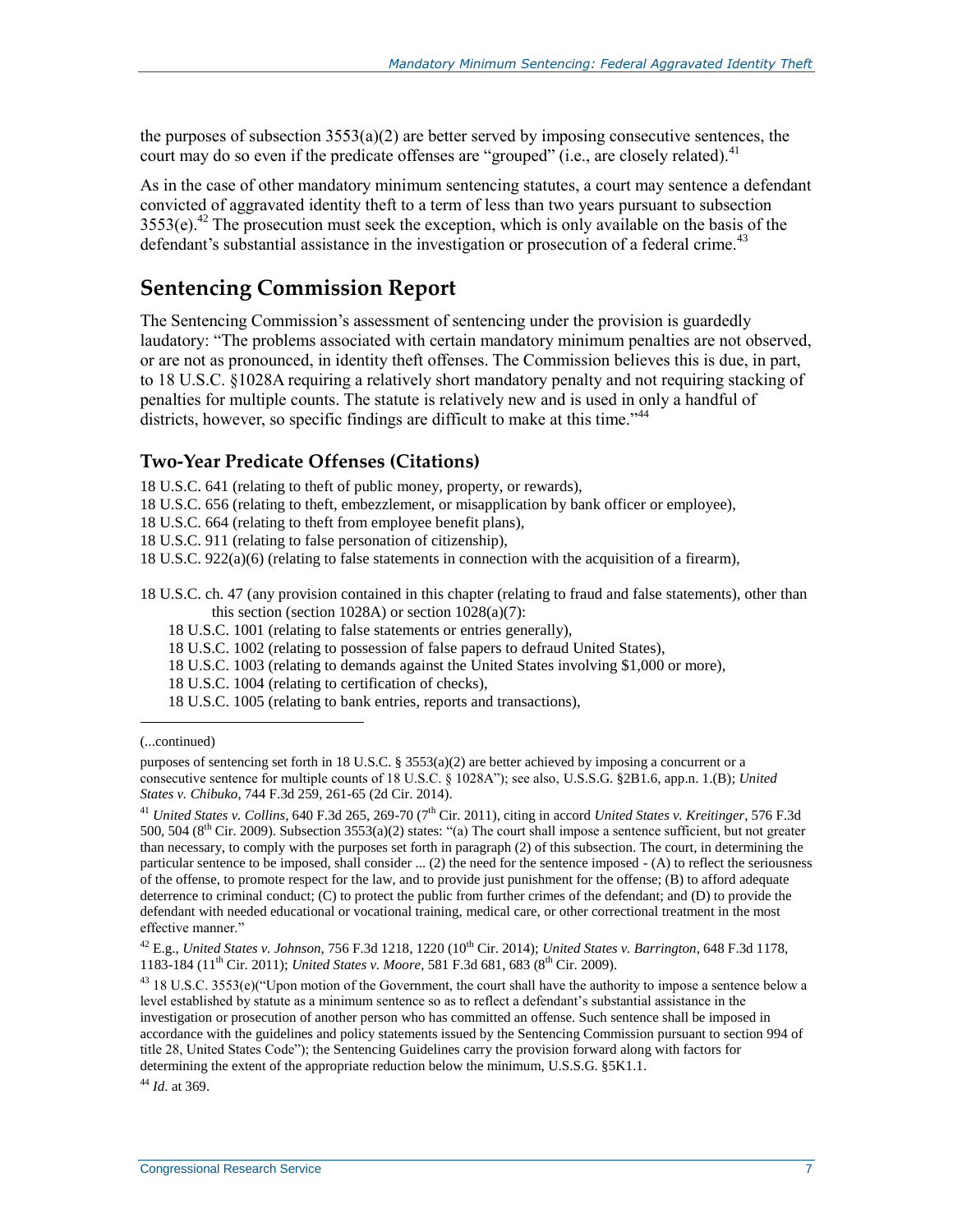- 18 U.S.C. 1006 (relating to Federal credit institution entries, reports and transactions),
- 18 U.S.C. 1007 (relating to Federal Deposit Insurance Corporation transactions),
- 18 U.S.C. 1010 (relating to Department of Housing and Urban Development and Federal Housing Administration transactions),
- 18 U.S.C. 1011 (relating to Federal land bank mortgage transactions),
- 18 U.S.C. 1014 (relating to loan and credit applications generally; renewals and discounts; crop insurance),
- 18 U.S.C. 1015 (relating to naturalization, citizenship or alien registry),
- 18 U.S.C. 1016 (relating to acknowledgment of appearance or oath),
- 18 U.S.C. 1017 (relating to government seals wrongfully used and instruments wrongfully sealed),
- 18 U.S.C. 1019 (relating to certificates by consular officers),
- 18 U.S.C. 1020 (relating to highway projects),
- 18 U.S.C. 1021 (relating to title records),
- 18 U.S.C. 1022 (relating to delivery of certificate, voucher, receipt for military or naval property),
- 18 U.S.C. 1023 (relating to insufficient delivery of money or property for military or naval service),
- 18 U.S.C. 1024 (relating to purchase or receipt of military, naval, or veteran's facilities property),
- 18 U.S.C. 1025 (relating to false pretenses on high seas and other waters involving \$1,000 or more),
- 18 U.S.C. 1027 (relating to false statements and concealment of facts in relation to documents required by the Employee Retirement Income Security Act of 1974),
- 18 U.S.C. 1028 (relating to felony violations involving fraud and related activity in connection with identification documents and information),
- 18 U.S.C. 1029 (relating to fraud and related activity in connection with access devices),
- 18 U.S.C. 1030 (relating to felony violations involving fraud and related activity in connection with computers,
- 18 U.S.C. 1031 (relating to major fraud against the United States),
- 18 U.S.C. 1032 (relating to concealment of assets from conservator, receiver, or liquidating agent of financial institution),
- 18 U.S.C. 1033 (relating to crimes by or affecting persons engaged in the business of insurance whose activities affect interstate commerce),
- 18 U.S.C. 1035 (relating to false statements relating to health care matters),
- 18 U.S.C. 1036 (relating to entry by false pretenses to any real property, vessel, or aircraft of the United States or secure area of any airport or seaport),
- 18 U.S.C. 1036 (relating to fraud and related activity in connection with electronic mail),
- 18 U.S.C. 1038 (relating to false information and hoaxes),
- 18 U.S.C. 1039 (relating to fraud and related activity in connection with obtaining confidential phone records information of a covered entity),
- 18 U.S.C. 1040 (relating to fraud in connection with major disaster or emergency benefits),

18 U.S.C. ch. 63 (any provision contained in chapter 63 (relating to mail, bank, and wire fraud); 18 U.S.C. 1341 (relating to mail fraud),

- 
- 18 U.S.C. 1342 (relating to fraudulent use of false name or address for postal purposes),
- 18 U.S.C. 1343 (relating to wire fraud),
- 18 U.S.C. 1344 (relating to bank fraud),
- 18 U.S.C. 1347 (relating to health care fraud),
- 18 U.S.C. 1348 (relating to securities fraud),
- 18 U.S.C. 1349 (relating to attempts or conspiracies to violate the provisions of chapter 63),
- 18 U.S.C. 1350 (relating to certification of corporate financial reports),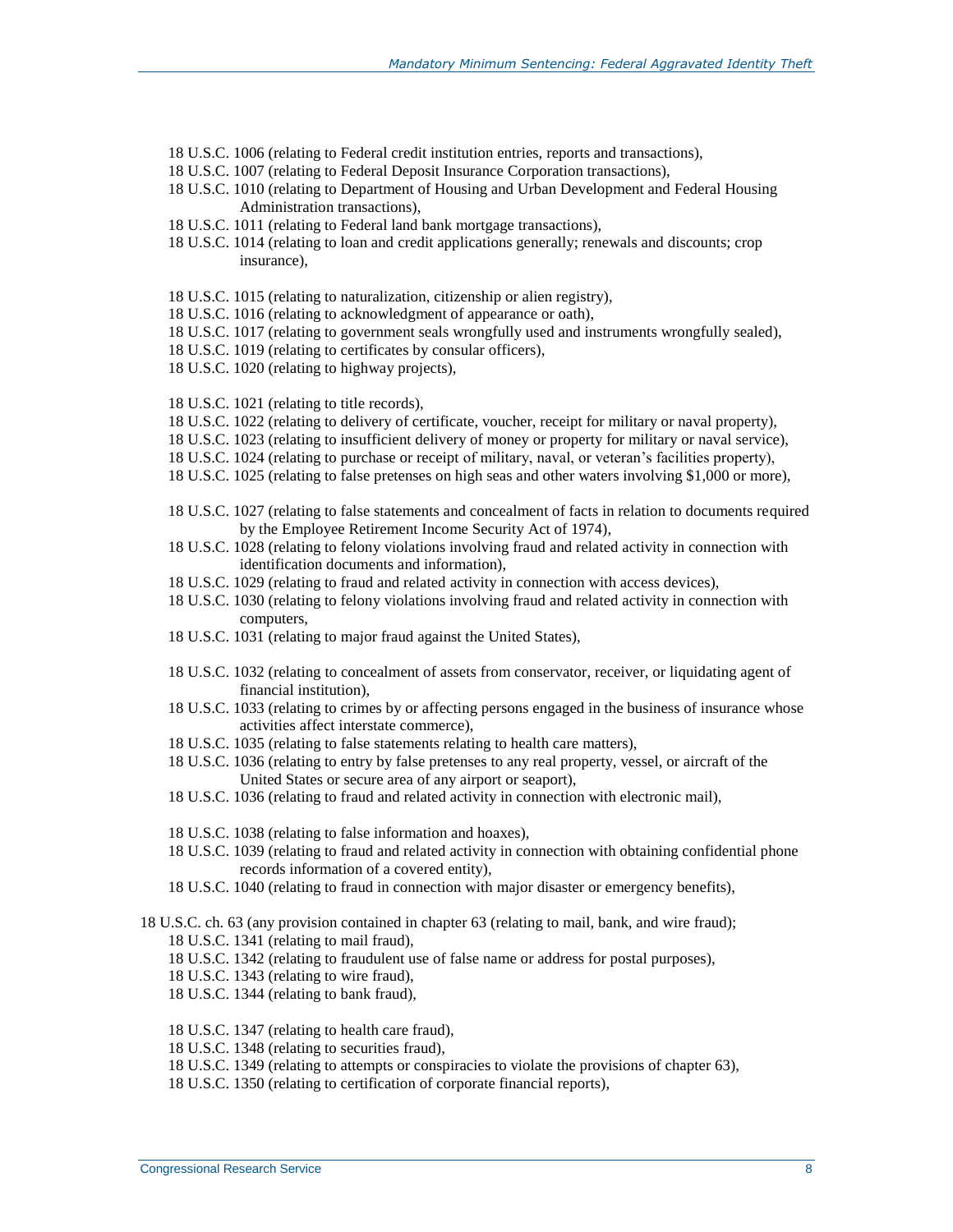- 18 U.S.C. 1351 (relating to fraud in foreign labor contracting),
- 18 U.S.C. ch. 69 (any provision contained in chapter 69 (relating to nationality and citizenship);
	- 18 U.S.C. 1421 (relating to accounts of court officers),
	- 18 U.S.C. 1422 (relating to fees in naturalization proceedings),
	- 18 U.S.C. 1423 (relating to misuse of evidence of citizenship or naturalization),
	- 18 U.S.C. 1424 (relating to misuse of papers in naturalization proceedings),
	- 18 U.S.C. 1425 (relating to procurement of citizenship or naturalization unlawfully),
	- 18 U.S.C. 1426 (relating to reproduction of naturalization or citizenship papers),
	- 18 U.S.C. 1427 (relating to sale of naturalization or citizenship papers),
	- 18 U.S.C. 1428 (relating to surrender of canceled naturalization certificate),
	- 18 U.S.C. 1429 (relating to neglect or refusal to answer naturalization-related subpoena)

18 U.S.C. ch. 75 (any provision contained in chapter 75 (relating to passports and visas);

- 18 U.S.C. 1541 (relating to issuance without authority),
- 18 U.S.C. 1542 (relating to false statement in application and use of passport),
- 18 U.S.C. 1543 (relating to forgery or false use of passport),
- 18 U.S.C. 1544 (relating to misuse of passport),
- 18 U.S.C. 1545 (relating to safe conduct violation),
- 18 U.S.C. 1546 (relating to fraud and misuse of visas, permits, and other documents),
- 15 U.S.C. 6823 (section 523 of the Gramm-Leach-Bliley Act (relating to obtaining customer information by false pretenses)),
- 8 U.S.C. 1253 (section 243 of the Immigration and Nationality Act (relating to willfully failing to leave the United States after deportation)),
- 8 U.S.C. 1306 (section 266 of the Immigration and Nationality Act (relating to creating a counterfeit alien registration card)),
- 8 U.S.C. ch.12 (any provision contained in chapter 8 of title II of the Immigration and Nationality Act (8 U.S.C. 1321 et seq.) (relating to various immigration offenses);
	- 8 U.S.C. 1321 (relating to prevention of unauthorized landing of aliens),
	- 8 U.S.C. 1324c(e) (relating to document fraud),
	- 8 U.S.C. 1325 (relating to marriage fraud),
	- 8 U.S.C. 1326 (relating to reentry of removed aliens),
	- 8 U.S.C. 1327 (relating to aid or assisting certain aliens to enter),
	- 8 U.S.C. 1328 (relating to importation of alien for immoral purpose)

42 U.S.C. 408 (section 208 of the Social Security Act (relating to penalties for miscellaneous misconduct)),

- 42 U.S.C. 1011 (section 811 of the Social Security Act (relating to fraud)),
- 42 U.S.C. 1307(b) (section 1107(b) of the Social Security Act (relating to false statements)),
- 42 U.S.C. 1320a-7b(a) (section 1128B(a) of the Social Security Act (relating to fraud),
- 42 U.S.C. 1383a (section 1632 of the Social Security Act (relating to fraud)).

#### **Terrorist Predicate Offenses: Five Year Mandatory Minimum (Citations)**

- 18 U.S.C. 32 (relating to destruction of aircraft or aircraft facilities),
- 18 U.S.C. 37 (relating to violence at international airports),
- 18 U.S.C. 81 (relating to arson within special maritime and territorial jurisdiction),
- 18 U.S.C. 175 or 175b (relating to biological weapons),
- 18 U.S.C. 175c (relating to variola virus),

18 U.S.C. 229 (relating to chemical weapons),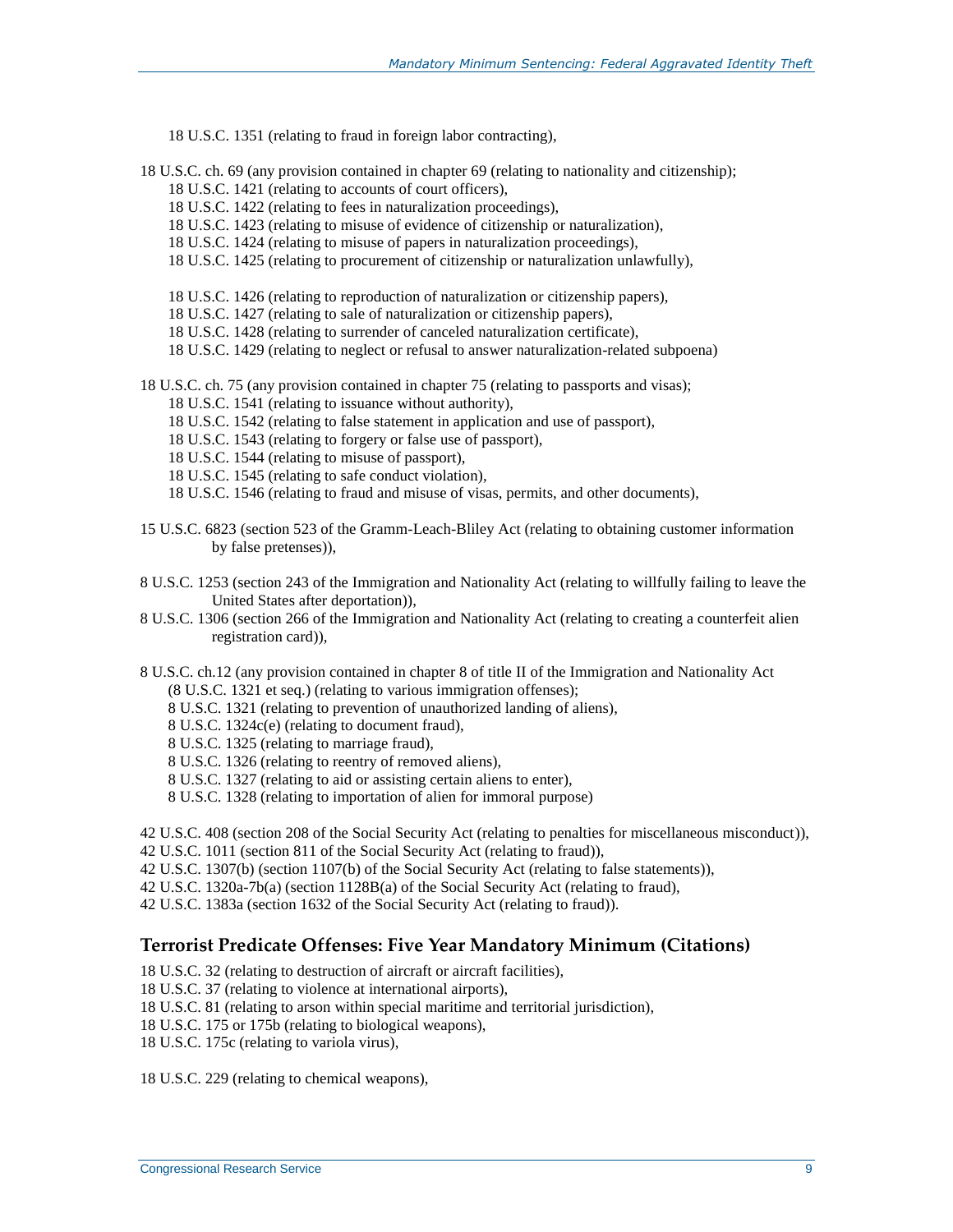- 18 U.S.C. 351 (a), (b), (c), (d) (relating to congressional, cabinet, and Supreme Court killing, kidnaping, or attempts or conspiracies to kill or kidnap),
- 18 U.S.C. 831 (relating to nuclear materials),
- 18 U.S.C. 832 (relating to participation in nuclear and weapons of mass destruction threats to the U.S.)
- 18 U.S.C. 842(m) or (n) (relating to plastic explosives),
- 18 U.S.C. 844(f)(2) or (3) (relating to arson and bombing of Federal property risking or causing death),
- 18 U.S.C. 844(i) (relating to arson and bombing of property used in interstate commerce),
- 18 U.S.C. 930(c) (relating to killing or attempted killing during an attack on a Federal facility with a dangerous weapon),
- 18 U.S.C. 956(a)(1) (relating to conspiracy to murder, kidnap, or maim persons abroad),
- 18 U.S.C. 1030(a)(1) (relating to protection of computers),
- 18 U.S.C. 1030(a)(5)(A) resulting in damage as defined in  $1030(c)(4)(A)(i)(II)$  through (VI) (relating to protection of computers),
- 18 U.S.C. 1114 (relating to killing or attempted killing of officers and employees of the United States),
- 18 U.S.C. 1116 (relating to murder or manslaughter of foreign officials, official guests, or internationally protected persons),
- 18 U.S.C. 1203 (relating to hostage taking),
- 18 U.S.C. 1361 (relating to government property or contracts),
- 18 U.S.C. 1362 (relating to destruction of communication lines, stations, or systems),
- 18 U.S.C. 1363 (relating to injury to buildings or property within special maritime and territorial jurisdiction of the United States),
- 18 U.S.C. 1366(a) (relating to destruction of an energy facility),
- 18 U.S.C. 1751(a), (b), (c), or (d) (relating to Presidential and Presidential staff killing, kidnaping, or attempts or conspiracies to kill or kidnap),
- 18 U.S.C. 1992 (relating to terrorist attacks and other acts of violence against mass transit)
- 18 U.S.C. 2155 (relating to destruction of national defense materials, premises, or utilities),
- 18 U.S.C. 2156 (relating to national defense material, premises, or utilities),
- 18 U.S.C. 2280 (relating to violence against maritime navigation),
- 18 U.S.C. 2281 (relating to violence against maritime fixed platforms),
- 18 U.S.C. 2332 (relating to certain homicides and other violence against U.S. nationals occurring outside of the U.S.),
- 18 U.S.C. 2332a (relating to use of weapons of mass destruction),
- 18 U.S.C. 2332b (relating to acts of terrorism transcending national boundaries),
- 18 U.S.C. 2332f (relating to bombing of public places and facilities),
- 18 U.S.C. 2332g (relating to missile systems designed to destroy aircraft),
- 18 U.S.C. 2332h (relating to radiological dispersal devices),
- 18 U.S.C. 2339 (relating to harboring terrorists),
- 18 U.S.C. 2339A (relating to providing material support to terrorists),
- 18 U.S.C. 2339B (relating to providing material support to terrorist organizations),
- 18 U.S.C. 2339C (relating to financing of terrorism),
- 18 U.S.C. 2339D (relating to military-type training from a foreign terrorist organization),
- 18 U.S.C. 2340A (relating to torture),
- 21 U.S.C. 960a (section 1010A of the Controlled Substances Import and Export Act) (relating to narcoterrorism),
- 42 U.S.C. 2122 (section 92 of the Atomic Energy Act of 1954)(relating to prohibitions governing atomic weapons)
- 42 U.S.C. 2284 (section 236 of the Atomic Energy Act of 1954 (relating to sabotage of nuclear facilities or fuel)